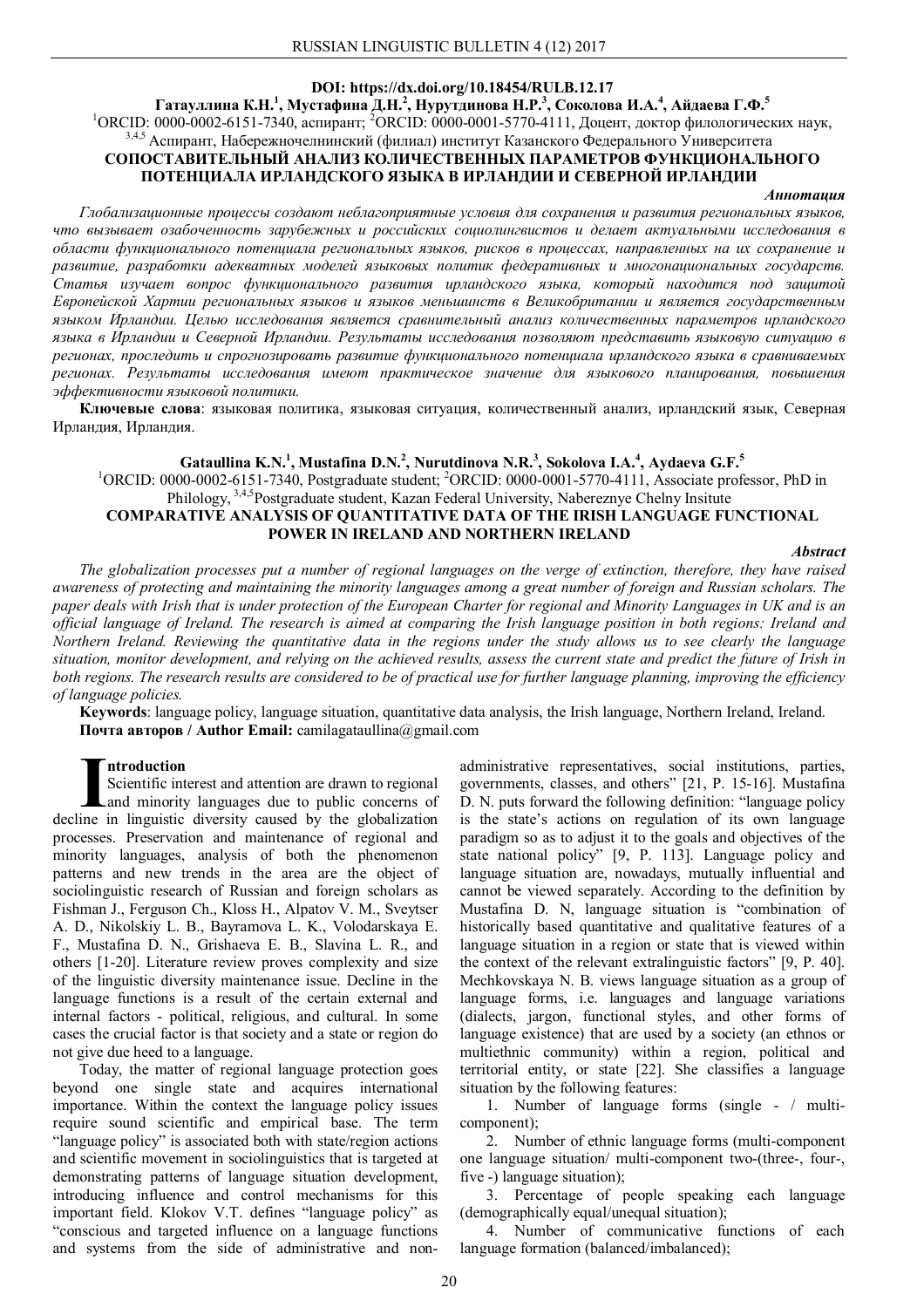### 5. Language legal status (equal/unequal);

6. Genetic relationship of languages composing a language situation (closely related/not closely related/ unrelated languages)

7. Language prestige within a society.

The above mentioned list of features can be divided into quantitative (1-4 features) and qualitative (5-7 features) profiles of a language situation [22-23]. Therefore, the theoretic base for language situation study covers a group of aspects that prove complexity and multiplicity of the matter.

One of the examples of the complex approach to the language policy is the document developed by European Council – the European Charter for Regional and Minority Languages (hereinafter Charter) [24]. The document is developed for protection and revitalization of the regional languages, and November,  $2017$  is  $25<sup>th</sup>$  anniversary of Charter adoption. The states signing the Charter plan their language policy as outlined in the document that puts forward the various levels of regional and minority language maintenance according to the conditions of their functioning within a state or region.

It should be highlighted that in the United Kingdom Irish as a co-official language of Northern Ireland is under protection of the Charter, however, Ireland has not signed the Charter so far.

#### **Methods**

In the paper we applied the methods of comparative analysis, the quantitative research method, and the results of the review are synthesized in the tables. The research demonstrates the comparative analysis of the language situation in Ireland and Northern Ireland. The object of the research is the Irish language functional potential.

Structurally, the paper is divided into two parts: the first part gives a brief review of the Irish language on the island and the second one focuses on the present situation and quantitative data of both regions.

#### **Discussion**

Irish belongs to the Celtic group and Goildelic subgroup of languages. In the  $17<sup>th</sup>$  century when the Plantations of Ireland began, English started gradually superseding Irish in the various spheres. Irish was considered as a language of poverty and lower social classes whereas English was beneficial for those who sought sound financial standing and higher position in a society. Decline in Irish social prestige was precipitated after the Great Famine (1845-49) when Ireland's population decreased by1 mln. [25]. Despite the low social prestige, within the state the attempts were undertaken to preserve Irish and promote its use among the people. The key part in developing a favourable language policy belonged to the Gaelic League set up in 1893. After Ireland being divided into Free State (1922) and Northern Ireland (1921), one can observe two different language policies towards the Irish language. In Ireland both Irish and English became official languages and Irish was among the compulsory exam subjects since then. In 1937 Irish gained a status of the first official language as a national language of the country [26, P. 10]. However, Northern Ireland government withdrew funding for support and development of Irish and eliminated it from the curriculum at education institutions. Speaking Irish was considered to show disloyalty to the government of England. Irish-medium education was reintroduced only in 1971 [27]. Here we observe the use of a language as a political instrument which is historical trend and thus implies a greater role of a language in developing and realizing national policy of a state than being solely the means of communication. In the next section we are presenting the quantitative data on the Irish language in Ireland and Northern Ireland which will demonstrate the current trends in the language situation in both regions.

# **Results**

### Ireland

Census 2011 results show that the population of Ireland is about 4,6 mln people. Approximately 1,77 mln (41,4 %) of total population claims that they can speak Irish.

|             | Total, thsd. | Number of Irish speakers, thsd. | Percent of Irish speakers, % |
|-------------|--------------|---------------------------------|------------------------------|
| Age $3-4$   | 138,7        | 18,7                            | 14,3                         |
| Age $5-9$   | 320,8        | 198,9                           | 63,6                         |
| Age $10-14$ | 302,4        | 219,3                           | 73,7                         |
| Age15-19    | 283          | 178,7                           | 64,2                         |
| Age20-24    | 297,2        | 128,6                           | 44,2                         |
| Age25-34    | 755          | 260,9                           | 35,2                         |
| Age $35-44$ | 695          | 234                             | 34,3                         |
| Age45-54    | 579,6        | 196,5                           | 34,4                         |
| Age 55-64   | 463,3        | 164,3                           | 36,1                         |
| $Age65+$    | 535,4        | 174                             | 33,5                         |

Table1 – Number of Irish speaking people by age

The data demonstrated in Table 1 points out that the higher percentage of Irish speaking people is recorded among children and teenagers. The highest percentage (73,7%) is registered among the people aged 10-14 years. This fact proves success of the Irish education strategy at school. According to the reports on Census 2011 results,

180,9 thsd of 10-14 year-old-respondents claim that use Irish everyday at school as well as 169,3 thsd respondents aged 5-9 years and 178,7 thsd aged 15-19 years. It should be taken into account that 38,4 thsd people of the total population use Irish outside the educational institutions, and 21,6 thsd of them speak Irish daily.

Table  $2 -$  Use of Irish outside the educational institutions by age

| .<br><u>UUW UL LIIUII UMMULMU MIN UMMUMMIULIMI IIIUMIUNIULIU U</u><br>- 50 |              |                   |                |                  |                              |                              |                                 |               |              |               |
|----------------------------------------------------------------------------|--------------|-------------------|----------------|------------------|------------------------------|------------------------------|---------------------------------|---------------|--------------|---------------|
| Age 3-4                                                                    | Age 5-9      | Age<br>10-14      | Age<br>$15-19$ | Age<br>$20 - 24$ | Age<br>$25 - 34$             | Age<br>35-44                 | Age<br>45-54                    | Age<br>55-64  | Age<br>$65+$ | Total         |
| thsd                                                                       | 8,6<br>thsd. | Q<br>ノ、シ<br>thsd. | 7,8<br>thsd.   | 1, 3<br>thsd.    | $\sim$ $\sim$<br>∠,<br>thsd. | $\cap$ $\in$<br>ں ک<br>thsd. | $\sim$ $\sim$<br>ل , ے<br>thsd. | 1, 1<br>thsd. | 937          | 38,4<br>thsd. |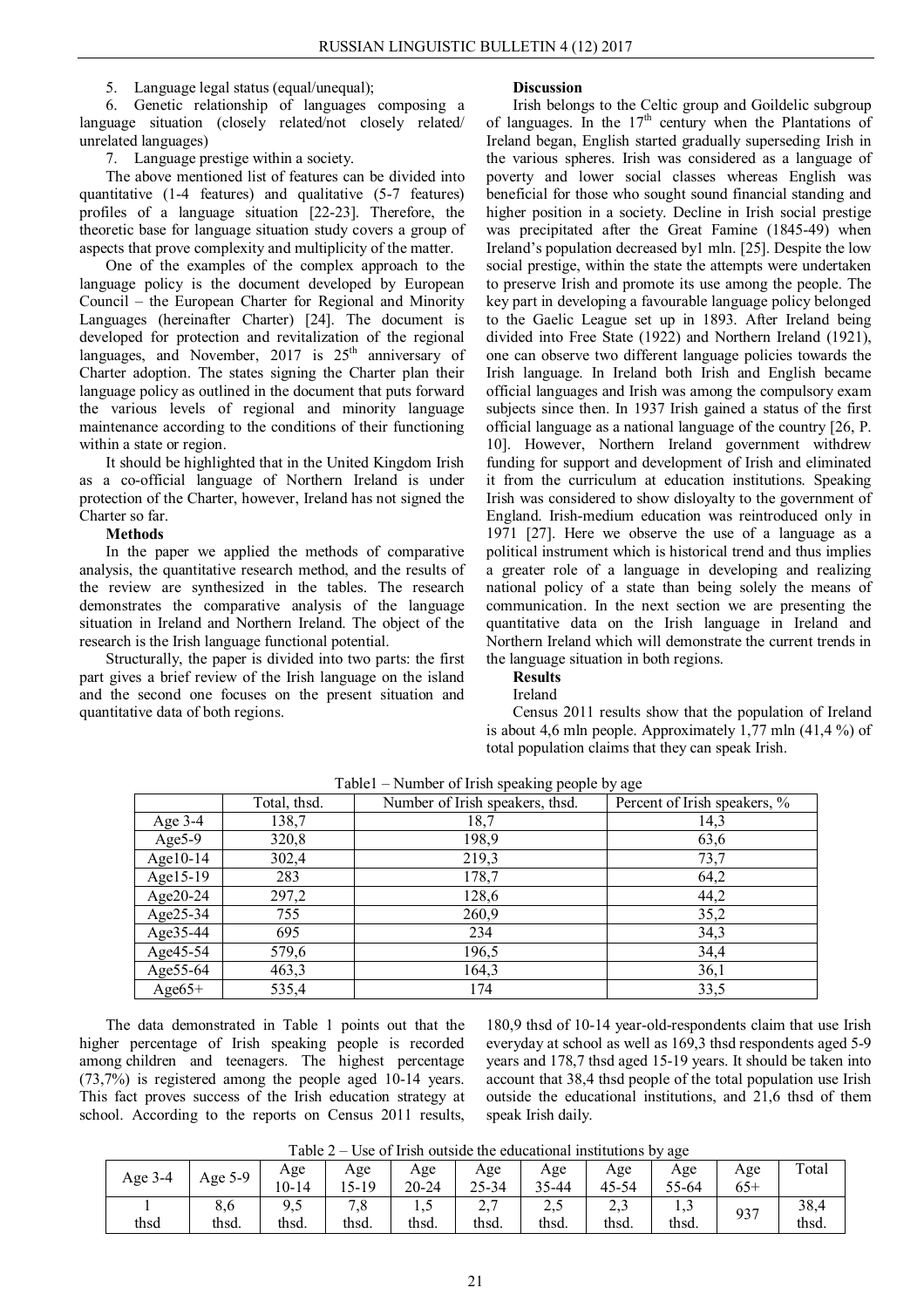Having analyzed Table 2 data by the age groups, one can notice that the higher percentage is among the respondents of 10-14 years old; it adds up to 24% out of the total number of Irish speaking population outside the educational system, the respondents aged 5-9 and 15-19 make 22% and 20% respectively [28].

Hence, the young generation aged 5-19 amounts to 66% out of this category that proves a positive tendency in functional development of Irish within the education system.

The Economic and Social Research Institute published Attitudes towards the Irish Language on the Island of Ireland report in August 2015. The report recapitulates and organizes the results of Irish Language Survey 2013 [29]. The survey points to the fact that 50% of respondents speaking Irish fluently does not start a conversation in Irish in everyday life, and 49% does not want to talk Irish if there is a person who has no Irish command. Moreover, 75% of the responders with advanced language skills states that Irish is not spoken within their circle. The question on attitudes towards Irish received positive answers from 67% respondents, and 64% of population believes that Irish is critical for preserving the national identity.

Northern Ireland

According to Census 2011 results, the total population of Northern Ireland amounts roughly to 1,736 mln people aged

over 3 years. The linguistic composition of the region is diverse: the largest number is presented by people who state that English is their main language of communication (96,86%), the second in number of speakers is Polish (1,02%), the third–Lithuanian (0,36%). Irish takes the forth position with 0,24% of people who consider it to be their native language. The language skills analysis of the population demonstrates the following data: 4,06% (70,5 thsd.) can understand, but cannot read, write, and speak Irish; 1,42% (9,2 thsd.) can speak, but cannot write and read Irish; 0,43% (1,66 thsd.) can speak and read, but cannot write Irish; 3,74% (64,85 thsd.) can write, read, and speak Irish [30]. The Department of Culture, Art, and Leisure of Northern Ireland undertakes statistical review of Irish skills and usage so as to trace the dynamics of functional development of Northern Ireland's co-official language. The review makes it possible for the government to weigh up the language position and plan the language policy targeting at further Irish position strengthening amidst the population. At present, three reports on Knowledge and Use of Irish in Northern Ireland (2011/2012, 2013/2014, 2015/2016) have been published [31-33].

Table 3 – Irish skills by age.

| $1$ avevent $2$<br>$\mu$ and $\mu$ and $\mu$ and $\mu$ and $\mu$ |                              |                           |                           |                           |                           |                           |                 |  |  |
|------------------------------------------------------------------|------------------------------|---------------------------|---------------------------|---------------------------|---------------------------|---------------------------|-----------------|--|--|
|                                                                  | Total % of the               | Age                       | Age                       | Age                       | Age                       | Age                       | Age $65+$ ,     |  |  |
|                                                                  | Irish speakers<br>out of the | $16-24, \%$ ,<br>within a | $25-34, \%$ ,<br>within a | $35-44, \%$ ,<br>within a | 45-54, $\%$ ,<br>within a | 55-64, $\%$ ,<br>within a | $\%$ , within a |  |  |
|                                                                  | number                       | group                     | group                     | group                     | group                     | group                     | group           |  |  |
|                                                                  | questioned                   |                           |                           |                           |                           |                           |                 |  |  |
| 2011/2012                                                        |                              |                           |                           | 10                        |                           |                           |                 |  |  |
| 2013/2014                                                        |                              | 20                        | 17                        |                           | 16                        |                           | 10              |  |  |
| 2015/2016                                                        |                              |                           | 16                        | 14                        | 14                        |                           | 10              |  |  |
| $\sim$ $\sim$ $\sim$ $\sim$ $\sim$ $\sim$                        |                              |                           |                           |                           |                           |                           |                 |  |  |

\*The percentage is deduced in each age group separately

The base for the survey in 2011/12 was 3686 respondents, in 2013/14 - 3751, in 2015/16 the number of the people questioned amounted to 3285. According to the obtained data, the number of people with Irish command (can read/write/speak/understand) has increased by 2% in 2016 since 2011. The next obvious tendency is increase in the number of people aged 16-24 knowing Irish. The fact suggests that the young people show certain interest in the language and this can be attributed to the relatively successful language policy and planning in the region. The surveys of 2011/12 and 2015/16 contain the question on whether you

want to learn Irish or advance your Irish, as a result "yes" answers add up to 18% and 19% respectively. However, the number of the respondents who speak Irish daily is 0%, and 4% uses it once in a while at home or in society (the figure has not changed throughout the reported years) [31-33].

The survey Public Attitudes towards the Irish Language in Northern Ireland was conducted in 2012 [34]. The results of the survey point to the fact that 35% of the respondents has a positive attitudes towards Irish, 29% - negative, 35% indifferent.

| ت           |                     |              |              |              |              |              |  |  |  |
|-------------|---------------------|--------------|--------------|--------------|--------------|--------------|--|--|--|
|             | Age<br>16-24        | Age<br>25-34 | Age<br>35-44 | Age<br>45-54 | Age<br>55-64 | Age<br>$65+$ |  |  |  |
| positive    | $32^{\circ}$<br>ے ر | 41           | 43           | 35           | 28           |              |  |  |  |
| negative    | د،                  | 28           | 20           |              | రర           | 34           |  |  |  |
| indifferent | 46                  |              | 36           | 34           | 34           | 34           |  |  |  |

Table 4 – Attitudes towards Irish by age  $(\% )$ 

The number of people with positive attitude towards Irish is significantly higher among the respondents aged 35-44 compared to those aged 55-64 (43% and 28% respectively). However, it should be taken into account that 46% of respondents aged 16-24 and 34% aged 25-34 assert to be indifferent towards the language. 41% of respondents agree that some measures should be taken to support Irish and motivate people to use it (35% - disagree). The question "what would make people use Irish more often?" is answered as follows: 18% suggests that more possibilities to learn the

language while gaining education and 58% states that "nothing". 41% of the population aged 16-24 is for the opportunity to learn Irish, however, the older generation claims that nothing can motivate them to use Irish (72% aged over 65+) [34].

#### **Conclusion**

The review of the quantitative data makes it possible to weigh up the Irish language position in Ireland and Northern Ireland. Ireland demonstrates an efficiently planned education strategy that allows students to master the Irish language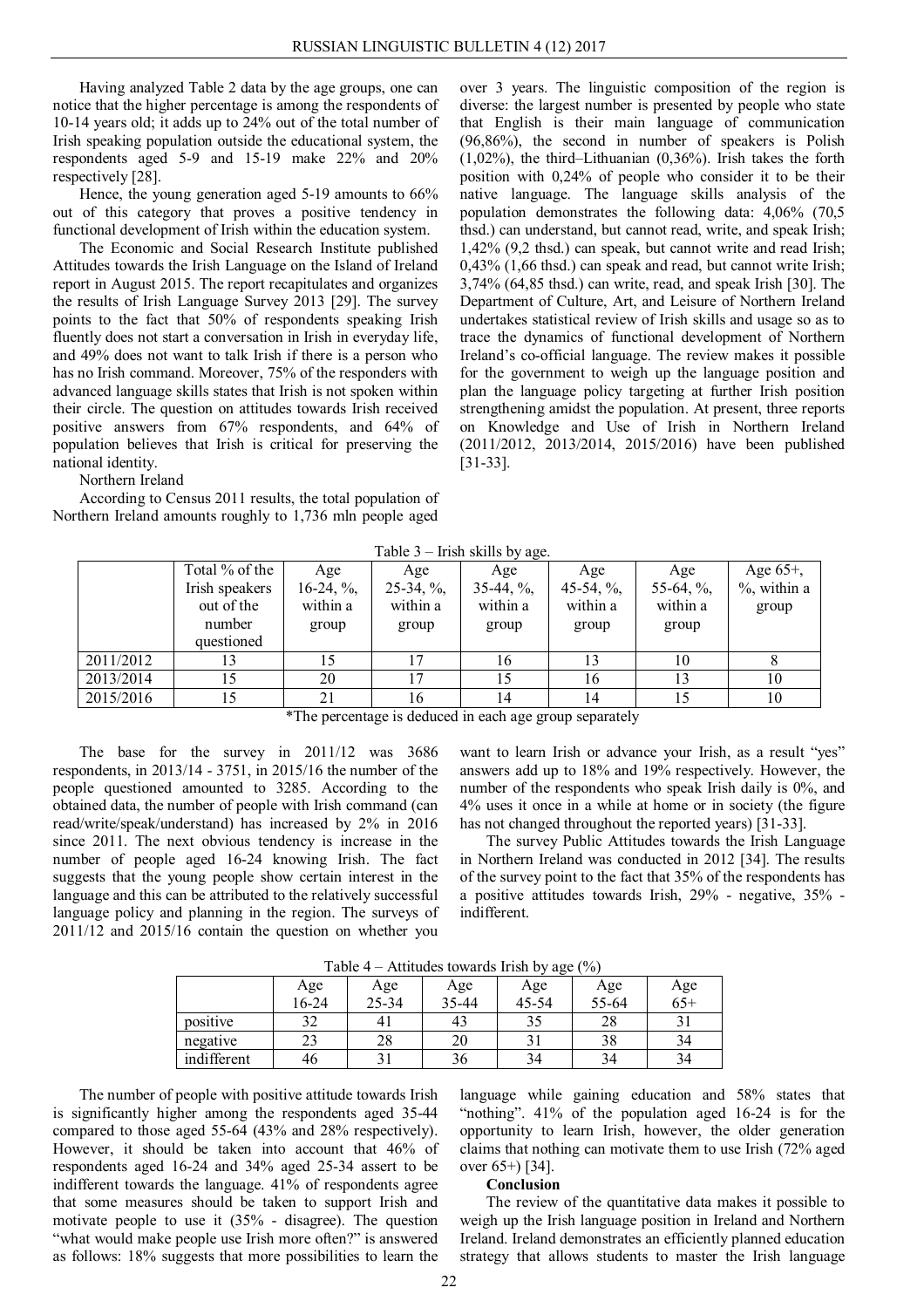skills. Over 53% of population asserts that the government should strengthen efforts in the Irish teaching sphere. In Northern Ireland it is considered that the efforts should be put into developing TV and radio in Irish as a tool of language revival [29].The survey results stress out that in Ireland a number of the respondents view Irish positively and consider it to be a main part of the national identity, however, the number of people speaking it every day is not sufficient. Hence, the priority of the regions' government is to motivate people to use the regional language within and outside the educational system. The key part in this objection should be assigned to family since according to statistics people who learned the language within their family are more likely to speak it fluently and use it more often (e.g.: Irish is being spoken by 56% (Ireland) and 45% (Northern Ireland) by those who heard Irish at home and 18% (Ireland) and 6% (Northern Ireland) of those, who did not speak Irish at home [35]. Most of the respondents in both regions are for

becoming a bilingual state, but with English as a main language (43% Ireland, 34% Northern Ireland) [29].

The obtained results of the regions' qualitative analysis allow forecasting Irish further development. Having reviewed the language situation in Ireland we can assume that Irish is gradually taking a strong position in society. When the people start speak Irish more often, Ireland will be likely to become a bilingual state. However, when it comes to the future of Irish in Northern Ireland, it is difficult to forecast it. There are two crucial reasons for that: the first, the regional language comes fourth by number of speakers, the second, almost the half of the population does not show any positive attitudes towards the processes of Irish development. However, one of the possible options for strengthening Irish in Northern Ireland is to actively interact with Ireland, use it in educational programs, and other resources for maintaining the functional power of co-official language of the region.

### **Список литературы / References**

1. Fishman J. Language loyalty in the United States / J. Fishman. – The Hague: Mouton, 1966. – 392 p.

2. Ferguson Ch. Sociolinguistic perspectives: Papers on language in society, 1959-1994 / ed. T. Huebner. – New York: Oxford University Press, 1996. – 348 p.

3. Kloss H. Types of multilingual communities: discussion of Ten variables / H. Kloss // Sociological Inquiry. – Vol. 33,  $N_2$ 4. – P.135-145. – doi:10.1111/j.1475-682X.1966.tb00621.x

4. Алпатов В. М. Языковая политика в РСФСР 1918–1991 / В. М. Алпатов // Res linguistica. M., 2000. – С. 219- 226.

5. Швейцер А. Д. Современная социолингвистика: теория, проблемы, методы / А. Д. Швейцер. – М.: Наука, 1977. – 176 с.

6. Никольский Л. Б. Языковая политика как форма сознательного воздействия общества на языковое развитие / Л. Б. Никольский // Язык и общество. М.,1968. – С.83–110.

7. Байрамова Л. К. Социолингвистическая парадигма языковой ситуации в Татарстане на фоне языковой ситуации в дальнем и ближнем зарубежье / Л.К. Байрамова // Языковая политика в Республике Татарстан. Документы и материалы (80–90-е годы). – Казань, 1999. – С. 285–293.

8. Володарская Э. Ф. Модели языковой политики стран мира: сравнительно-типологический анализ / Володарская Э. Ф. // Материалы научной конференции «Язык. Культура. Общество». – М.: Изд-во МИИЯ, 2009. – С.  $2 - 72.$ 

9. Мустафина Д. Н. Функциональное развитие татарского языка и других региональных языков РФ и Европе в свете социолингвистической парадигмы / Дж. Н. Мустафина. – Наб. Челны: Изд-во Кам. гос. инж.-экон. акад., 2012. – 258 с.

10. Гришаева Е. Б. Языковая политика в полиэтническом и мультикультурном пространстве. Теоретический и функциональный аспекты. / Е. Б. Гришаева. – Изд-во Lambert, 2011. – 452 с.

11. Славина Л.Р. Региональные языки России и стран Североамериканского региона: перспективы сопоставительного анализа / Л. Р. Славина // Современные исследования социальных проблем. – 2016. – № 1 (25). – С.160-172.

12. Mustafina J. N. Education policy of the Russian Federation in teaching co-official languages / J. N. Mustafina, G. F. Biktagirova // Mathematics Education. – 2016. – 11(6). – Р. 1847-1856.

13. Maklakova E. New Approaches in the Language Policy of France: Language of Education, Language of Survival, Language of Former Parent State / E. Maklakova, J. Mustafina, L. Mustafina, and others // EDULEARN17 Proceedings. – 2017. – P. 2147-2152. – doi: 10.21125/edulearn.2017.1448

14. Mustafina D. Language policy and language situation in the Russian national regions / D. Mustafina, A. Bilyalova, L. Mustafina, and others // European Journal of Science and Theology.  $-2014$ .  $-10(6)$ .  $-$  P. 185-191.

15. Славина Л. Р. Мультикультурализм. Мультилингвизм. Канадский опыт. / Л. Р. Славина, Д. Н. Мустафина, Л. Р. Мустафина // Филологические науки. Вопросы теории и практики.– 2014. – 12 (42): в 3-х ч. Ч. I. – С. 182-184.

16. Petrov E. Game-Based Learning in Effort to Enhance Promotion of Minority Languages / E. Petrov, J. Mustafina, M. Alloghani, and others // INTED2017 Proceedings. – 2017. – P. 2001-2005. – doi: 10.21125/inted.2017.0604

17. Мустафина Д. Н. К вопросу подготовки ратификации европейской хартии региональных языков или языков меньшинств в Российской Федерации / Д. Н. Мустафина // Вестник Челябинского Государственного Университета.– 2011. – № 14 (229) – С. 68-70

18. Мустафина Д. Н. Историческая ретроспектива регулирования языковых вопросов в республике Татарстан / Д.Н. Мустафина // Язык и Культура. –2011. – №1 (13). – С. 62-69.

19. Мустафина Д. Н. Современный европейский опыт поддержки региональных языков (на примере Бельгии)/ Д. Н. Мустафина // Вестник МГОУ. – 2010. – № 6. – С. 19-23.

20. Мустафина Д. Н. Поддержка и развитие языкового многообразия в современной России/ Д. Н. Мустафина // Вестник Челябинского государственного педагогического университета. – 2010. – № 11. – С. 256-263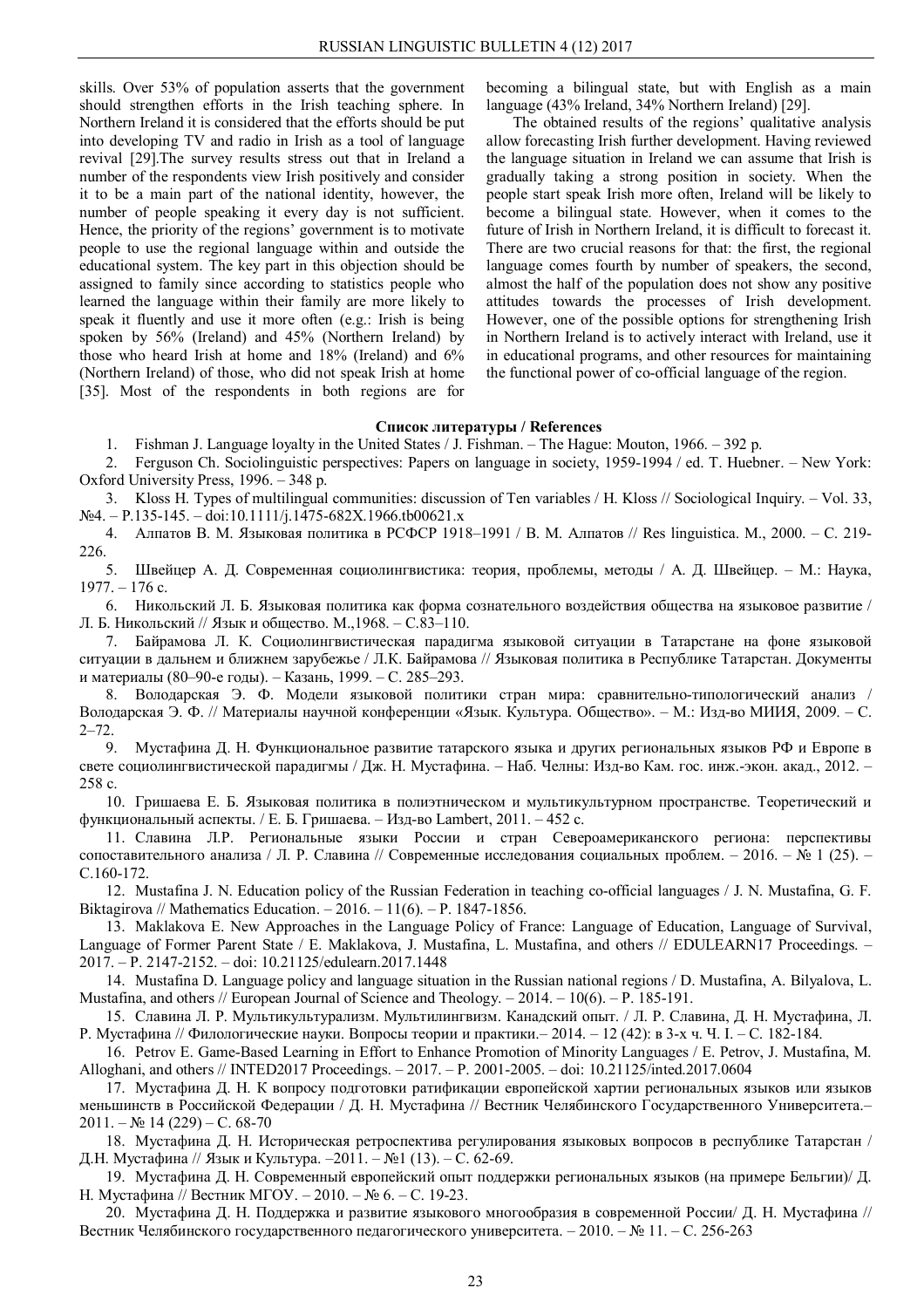21. Клоков В. Т. Языковая политика во франкоязычных странах Африки / В. Т. Клоков. – Саратов: Изд-во СГУ,  $1992. - 130$  c.

22. Мечковская Н. Б. Социальная лингвистика: учебное пособие / Н. Б. Мечковская. – М.: Аспект Пресс, 1996. – 207 с.

23. Горячева М. А. Истории типологических исследований в социолингвистике: краткий обзор / М. А. Горячева // Язык и современное общество. Сборник статей аспирантов. – 2002. – С. 63-80.

24. The European Charter for regional and Minority Languages [Electronic Resource] – URL: https://www.coe.int/en/web/conventions/full-list/-/conventions/rms/0900001680695175 (accessed: 29.09.2017)

25. Murtagh L. Retention and Attrition of Irish as a Second Language: a longitudinal study of general and communicative proficiency in Irish among second level school leavers and the influence of instructional background, language use and attitude/motivation variables / L. Murtagh, Rijksuniversiteitte Groningen. - University Library Groningen, 2003. – 250 p.

26. Constitution of Ireland [Electronic Resource] URL: https://www.taoiseach.gov.ie/eng/Publications/ Publications Archive/Publications 2010/March%202010%20Version%20-%20Constitution%20of%20Ireland.pdf (accessed: 29.10.2017)

27. Cahill S. The Politics of Irish Language Under the English and British Government / S. Cabill // The Proceedings of the Barra Ó Donnabháin Symposium. –2007. – P. 112-126

28. This is Ireland. Highlights from Census 2011, Part 1 [Electronic Resource] – URL: http://www.cso.ie/en/media/csoie/ census/documents/census2011pdr/Census\_2011\_Highlights\_Part\_1\_web\_72dpi.pdf (accessed: 08.10.2017)

29. Darmody M. Attitudes towards the Irish Language on the Island of Ireland [Electronic Resource] / M. Darmody, T. Daly // The Economic and Social Research Institute. – 2015. – 125 p. (accessed: 25.09.2017).

30. Census 2011 Key Statistics for Northern Ireland [Electronic Resource] – URL: https://www.nisra.gov.uk/sites/ nisra.gov.uk/files/publications/2011-census-results-key-statistics-northern-ireland-report-11-december-2012.pdf (accessed: 08.10.2017)

31. Knowledge and use of Irish in Northern Ireland 2011/ 2012 [Electronic Resource] – URL: https://www.communitiesni.gov.uk/sites/default/files/publications/dcal/knowledge-and-use-of-irish-in-northern-ireland-201112.pdf (accessed: 10.10.2017)

32. Knowledge and use of Irish in Northern Ireland 2013/2014 [Electronic Resource] – URL: http://www.peig.ie/images/Taighde/KnowledgeandUseofIrish-DCAL.pdf (accessed: 10.10.2017)

33. Knowledge and use of Irish in Northern Ireland 2015/2016 [Electronic Resource] – URL: https://www.communitiesni.gov.uk/sites/default/files/publications/communities/knowledge-and-use-of-irish-in-northern-ireland-201516.pdf (accessed: 10.10.2017)

34. Public Attitudes towards the Irish Language in Northern Ireland 2012 [Electronic Resource] – URL: https://www.communities-ni.gov.uk/sites/default/files/publications/dcal/public-attitudes-towards-the-irish-language-in-northernireland-2012.pdf (accessed: 02.10.2017)

35. New Study Shows that while Attitudes towards the Irish Language are Broadly Positive, this Does Not Translate into Significant use of the Language [Electronic Resource]. – URL: https://www.esri.ie/news/new-study-shows-that-whileattitudes-towards-the-irish-language-are-broadly-positive-this-doesnot-translate-into-significant-use-of-the-language/ (accessed: 23.09.2017)

### **Список литературы на английском / References in English**

1. Fishman J. Language loyalty in the United States / J. Fishman. – The Hague: Mouton, 1966. – 392 p.

2. Ferguson Ch. Sociolinguistic perspectives: Papers on language in society, 1959-1994 / ed. T. Huebner. – New York: Oxford University Press, 1996. – 348 p.

3. Kloss H. Types of multilingual communities: discussion of Ten variables / H. Kloss // Sociological Inquiry. – Vol. 33, №4. – P.135-145. – doi:10.1111/j.1475-682X.1966.tb00621.x

4. Alpatov V. M. Jazykovaja politika v RSFSR 1918–1991[Language Policy in RSFSR 1918–1991] / V. M. Alpatov. // Res linguistica. M., 2000. – P. 219–226. [in Russian]

5. Shvejcer A. D. Sovremennaja sociolingvistika: teorija, problemy, metody [Modern sociolinguistics: theory, problems, methods] / A. D. Shvejcer. – M. : Nauka, 1977. – 176 p. [in Russian]

6. Nikol'skij L. B. Jazykovaja politika kak forma soznatel'nogo vozdejstvija obshhestva na jazykovoe razvitie [Language policy as society conscious influence on language developmnet] / L. B. Nikol'skij // Jazyk i obshhestvo [Language and society].  $-1968 - P. 83 - 110$ . [in Russian]

7. Bajramova L. K. Sociolingvisticheskaja paradigma jazykovoj situacii v Tatarstane na fone jazykovoj situacii v dal'nem i blizhnem zarubezh'e [Sociolinguistic paradigm of the language situation in Tatarstan basing on the language situation in neighboring and far countries] / L.K. Bajramova // Jazykovaja politika v Respublike Tatarstan. Dokumenty i materialy (80–90-e gody) [Language policy in Tatarstan. Documents and materials (80-90s). – Kazan', 1999. – P. 285–293. [in Russian]

8. Volodarskaja Je. F. Modeli jazykovoj politiki stran mira: sravnitel'no-tipologicheskij analiz [Language policy model in the countries: comparative and typological analysis] / Volodarskaja Je. F. // Materialy nauchnoj konferencii «Jazyk. Kul'tura. Obshhestvo» [the proceedings of conference "Language. Culture. Society"]. – M. : Izd-vo MIIJa, 2009. – P. 2–72. [in Russian]

9. Mustafina D. N. Funkcional'noe razvitie tatarskogo jazyka i drugih regional'nyh jazykov RF i Evrope v svete sociolingvisticheskoj paradigm [Functional development of the Tatar language and the other regional languages within the sociolinguistic paradigm] / Dzh. N. Mustafina. – Nab. Chelny: Izd-vo Kam. gos. inzh.-jekon. akad, 2012. – 258 p. [in Russian]

10. Grishaeva E. B. Jazykovaja politika v polijetnicheskom i mul'tikul'turnom prostranstve. Teoreticheskij i funkcional'nyj aspekty [The language policy in the multiethnic and multicultural space. Theoretical and functional aspects] / E. B. Grishaeva. – Izd-vo Lambert, 2011. – 452 p. [in Russian]